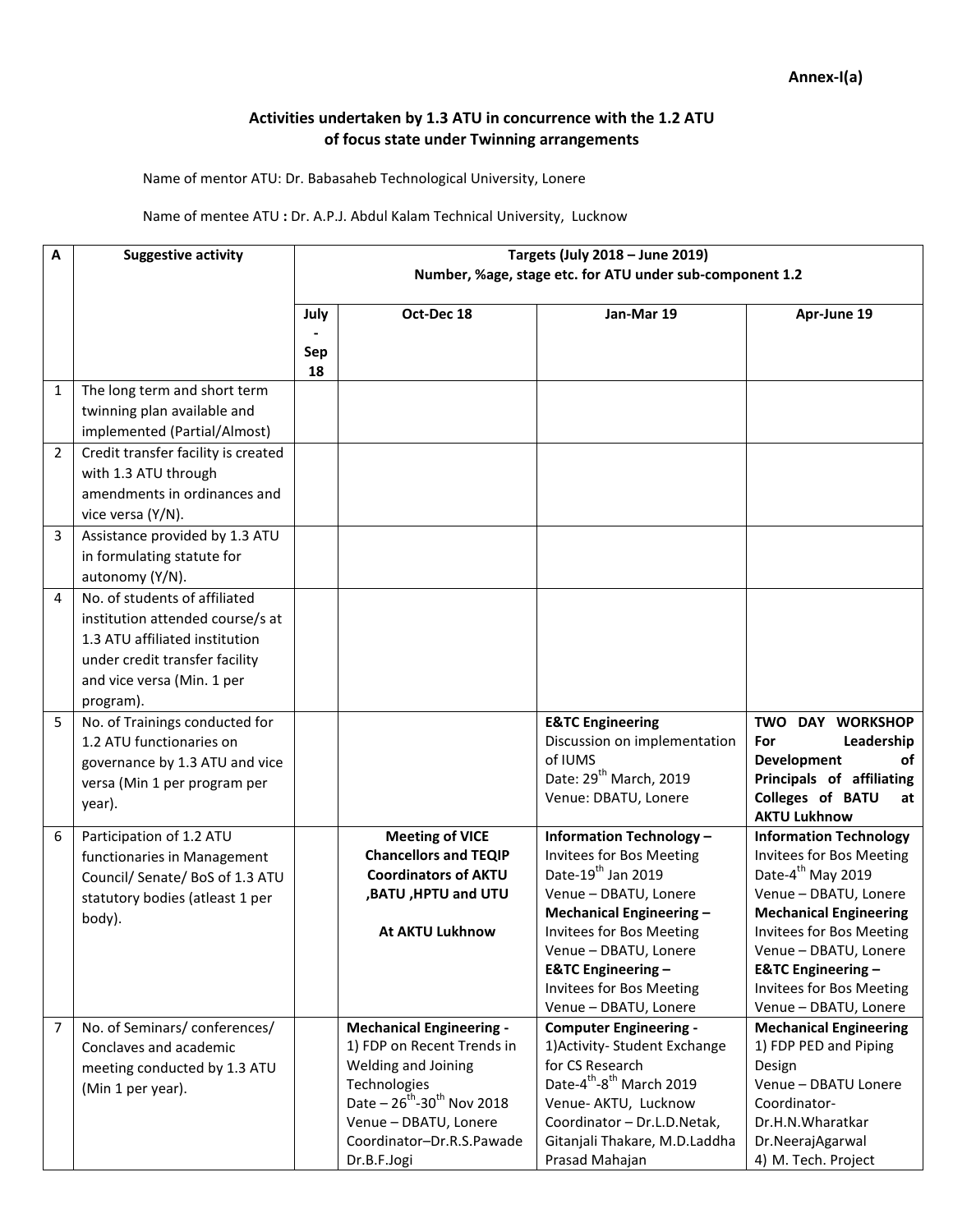|                              | 2) FDP on Micro Machining<br>Date $-26^{th}$ -30 <sup>th</sup> Dec. 2018 | 2) Two day workshop on Data<br>Science                           | <b>Combined Guidance</b><br>Venue - DBATU |
|------------------------------|--------------------------------------------------------------------------|------------------------------------------------------------------|-------------------------------------------|
|                              | Venue - IIT, Bombay/                                                     | Date – $9^{th}$ – $10^{th}$ March 2019                           | Coordinator - Dr.Neeraj                   |
|                              | <b>DBATU Lonere</b>                                                      | Venue - Lucknow                                                  | Agarwal                                   |
|                              | Coordinator-Dr.R.S.Pawade                                                | Coordinator - Dr.L.D.Netak                                       |                                           |
|                              | 3) FDP on Sustainable                                                    |                                                                  | <b>Information Technology</b>             |
|                              | <b>Development Challenges</b>                                            | Mechanical Engineering -                                         | 1)Seminar on Deep                         |
|                              | Venue - DBATU, Lonere                                                    | 1)International Conference on                                    | Learning                                  |
|                              | Coordinator- Dr. R. P. Kate                                              | Design, Manufacturing and                                        | Date - 18 May 2019                        |
|                              |                                                                          | Thermal Engineering 2019                                         | Venue - AKTU, Lucknow                     |
|                              |                                                                          | Venue - Yashoda Technical                                        | Coordinator-                              |
|                              | FDP on RF and IoT                                                        | Campus, Satara                                                   | Dr.S.M.Jadhav                             |
|                              | Applications                                                             | Coordinator - Dr.M.Sadaiah                                       |                                           |
|                              | At PESCOE Aurangabad                                                     | Dr.H.N.Wharatkar                                                 | <b>Chemical Engineering -</b>             |
|                              | 29 <sup>th</sup> Oct-2 <sup>nd</sup> November 18                         | Dr.NeerajAgarwal                                                 | 1)Seminar/Conference                      |
|                              | And                                                                      | 2) Industry Conclave                                             | with AKTU                                 |
|                              | November13-17, 2018                                                      |                                                                  | Venue - DBATU, Lonere                     |
|                              | At Deogiri College of                                                    | Venue - DBATU, Lonere                                            |                                           |
|                              |                                                                          | Coordinator-Dr.Neeraj                                            | Coordinator-                              |
|                              | <b>Engineering Aurangabad</b>                                            | Agarwal                                                          | Dr. Y.S.Mahajan                           |
|                              |                                                                          | 3) FDP on Recent Trends in                                       |                                           |
|                              |                                                                          | <b>Surface Engineering</b>                                       | <b>E&amp;TC Engineering</b>               |
|                              | FDP On Outcome Based                                                     | Venue - DBATU, Lonere                                            | 1) FDP on Statistical                     |
|                              | <b>Education at Affiliating</b>                                          | Coordinator - Dr. V. G.                                          | <b>Signal Processing</b>                  |
|                              | institutes of University                                                 | Sargade                                                          | Date: 29 april-3 May,                     |
|                              | During oct.to December                                                   |                                                                  | 2019                                      |
|                              | 2018                                                                     | <b>Information Technology -</b>                                  | Venue: DBATU Lonere                       |
|                              | <b>RJCET COE</b><br>1.                                                   | 1) Seminar on Block Chain                                        | Coordinator: Dr. S. L.                    |
|                              | Chandrapur                                                               | Date - 5 Jan 2019                                                | Nalbalwar                                 |
|                              | Maharashtra                                                              | Venue - AKTU Lakhnow                                             | 2.FDP on Microwave                        |
|                              | 2. ASHOKRAO Mane                                                         | Coordinator-Dr.S.M.Jadhav                                        | <b>Communication</b>                      |
|                              | <b>COE Kolhapur</b>                                                      |                                                                  | <b>AT AKTU Lukhnow</b>                    |
|                              | Shreeyash COE<br>3.                                                      | FDP on OBE at Godavari COE                                       | 3.FDO on Outcome                          |
|                              | Aurangabad                                                               | Jalgaon and                                                      | based Education at COE                    |
|                              | <b>KBP COE Satara</b><br>4.                                              | <b>COE Deopur Dhule</b>                                          | <b>Barshi</b>                             |
|                              | <b>JNEC Aurangabad</b><br>5.<br><b>Meeting of Coordinators of</b>        |                                                                  |                                           |
| Number of Seminars and<br>8  |                                                                          | <b>Computer Engineering -</b>                                    | <b>E&amp;TC Engineering</b>               |
| learning forums conducted by | <b>AKTU and BATU</b>                                                     | 1)FDP on Product Design                                          | Seminar<br>on<br>smooth                   |
| 1.3 ATU for 1.2 ATU on       | <b>AT BATU Lonere</b>                                                    | Engineering<br>Date $-4^{\text{th}}$ -8 <sup>th</sup> March 2019 | conduction<br>of<br>department activities |
| Governance practices,        |                                                                          | Coordinator - Dr.L.D.Netak,                                      | Date: 04-05 April, 2019                   |
| university management,       |                                                                          | Autodesk                                                         | Venue: AKTU Lucknow                       |
| academic and non-academic    |                                                                          | <b>Mechanical Engineering</b>                                    | Coordinator: Dr. S. L.                    |
| reforms (Min 1 per year).    |                                                                          | 1) FDP on Academic & Non-                                        | Nalbalwar/ S B                            |
|                              |                                                                          | Academic reforms                                                 | Deosarkar / Brijesh Iyyer                 |
|                              |                                                                          | Venue-AKTU, Lucknow                                              |                                           |
|                              |                                                                          | Coordinator-DrNeeraj                                             |                                           |
|                              |                                                                          | Agarwal                                                          |                                           |
|                              |                                                                          | Dr.M.Sadaah, Dr.M.S. Tandale                                     | FDP on RF and Health                      |
|                              |                                                                          | <b>Information Technology -</b>                                  | Care Issues:                              |
|                              |                                                                          | 1)Seminar on smooth                                              | Venue : AKTU Lucknow                      |
|                              |                                                                          | conduction of department                                         | S B DEOSARKAR and                         |
|                              |                                                                          | activities                                                       | <b>BRIJESH IYER</b>                       |
|                              |                                                                          | Date $-15^{th} - 16^{th}$ Feb 2019                               |                                           |
|                              |                                                                          | Venue - AKTU, Lucknow                                            |                                           |
|                              |                                                                          | Coordinator-Dr.S.M.Jadhav                                        |                                           |
|                              |                                                                          | Chemical Engineering -                                           |                                           |
|                              |                                                                          | 1) beneficiary of chemical                                       |                                           |
|                              |                                                                          | engineering fraternity                                           |                                           |